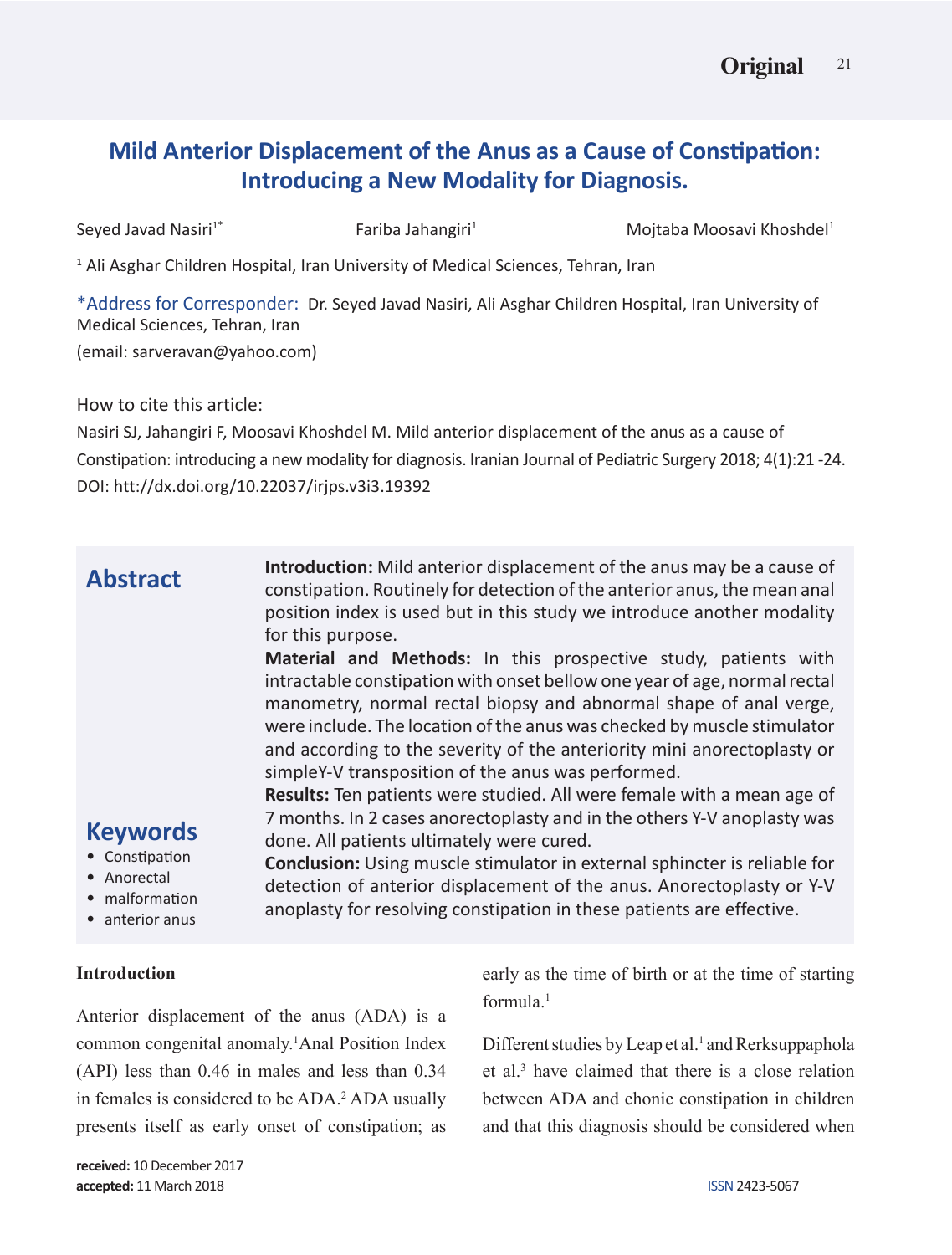treating a pediatric patient with constipation but there are studies that have questioned this relationship.4

In this study we introduce a new clinical method and report the effect of correction of this type of anomaly in management of intractable constipation in children.

#### **Materials and Methods**

In this prospective study any patients who filled the inclusion criteria was selected. Mean follow up duration was 2 years (6 months to 8 years).

## **Inclusion criteria:**

History of intractable constipation, Onset of constipation before 12 month of age, normal biopsy and/or normal rectal manometery, abnormal shape of anal verge (fish bone shape of the anal verge which is shown in **Figure 1**) and at least 6 months availability for follow up.

After routine evaluations, under general anesthesia, at first, the muscle complex was checked by a muscle stimulator. In a normal patients when the external sphincter is stimulated by a stimulator the anus will be found in the center of the contracted muscle; but in patients with anterior anus after contraction of the external sphincter the anus will be located anteriorly in relation to the center of the ring of the sphincter. The distance of the anus from the center of the muscle (during contraction), was measured, (regardless of the mean anal position index), If the distance were =>10mm, mini anorectoplasty was done, If the distance was < 10 mm, posterior displacement of the anus by  $Y - V$  plasty was performed. For those with

anorectoplasty, after two weeks, weekly dilatation for 6 weeks was done.

#### **Results**

Ten patients were included in the study. They all were female. Mean age at presentation was 7 months (1 - 10 months), mean age of operation was 3.2 years (4 -68 months), mini anorectoplasty was done in 2 cases and posterior displacement with Inverted Y - V plasty was performed in the others. During the follow up, in 6 cases laxative treatment was no longer needed. Two cases needed laxative treatment for 3 more months and 2 cases need daily enema and laxative which was tapered after 3 and 6 months respectively. Two patients developed stenosis: one was cured by a simple surgery, and the other one by a few weeks dilatation.

#### **Discussion**

Constipation is common in children, it accounts for 3% to 5 % of all visits to the pediatric clinics and as many as 35% of all visits to the pediatric gastroenterologist.1 More than 95% of constipations are functional and the remainder are due to organic causes. The main point in management of constipation is differentiation of organic from functional constipation. In order to achieve this goal we should primarily rely on history and physical examination. In the medical history, the onset of the constipation may be a clue to the diagnosis; i.e. in hirschsprung's disease constipation almost always is present from birth, but functional constipation usually presents after one or two years of age. In infants with anterior anus the constipation begins in the first few months of life after starting solid food (usually at 6 months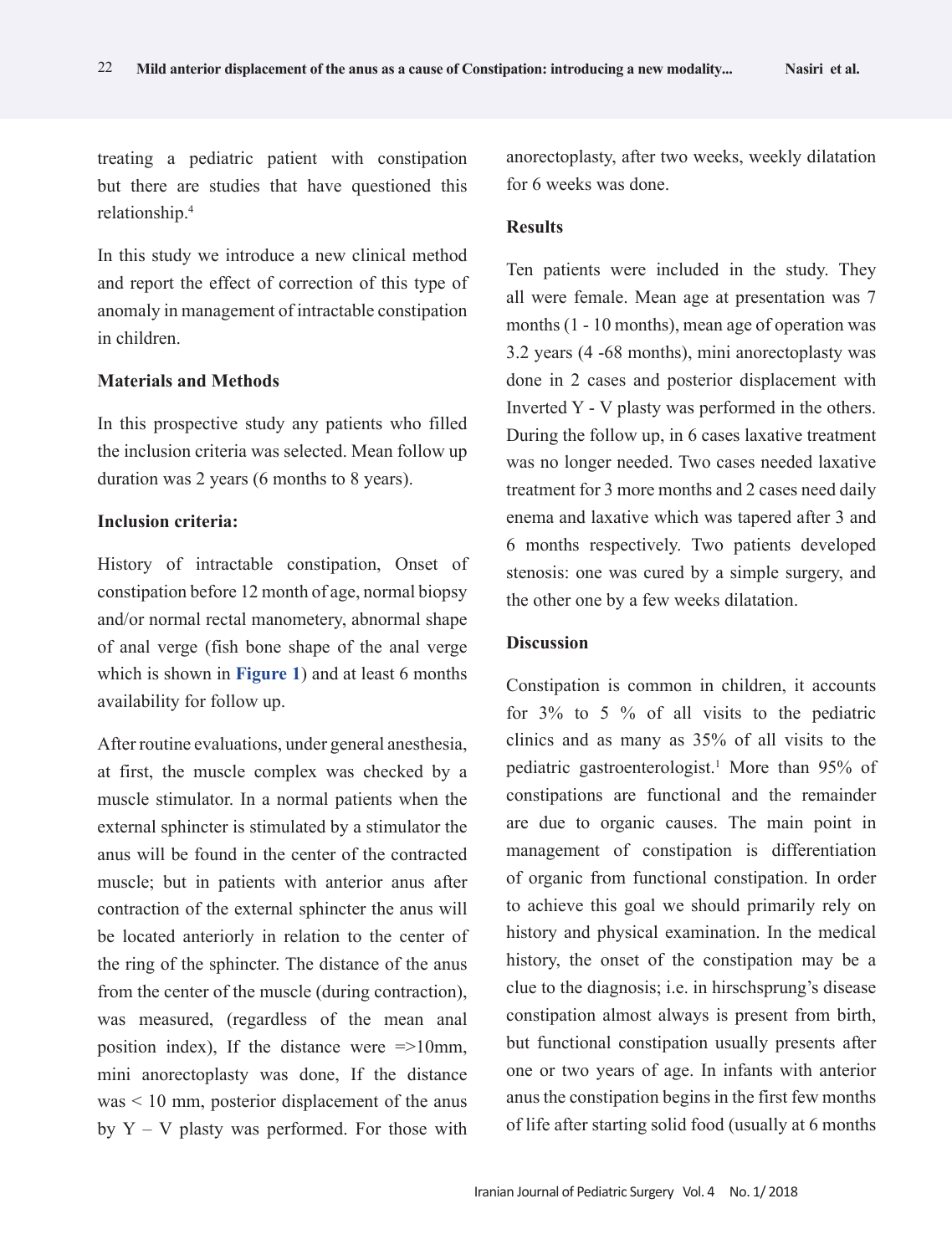of age).2 The anteriorly displaced anus may easily be overlooked. For defining the anterior anus different procedures and modalities have been advised, Chameria K, Shetti and Thambidorai CR et.al, described using pelvic MRI with ultrasound gel as rectal contrast in infants with barrel gun perineum.5,6 Núñez-Ramos R, et al use ano-genital index (AGI), to determine the position of the anus<sup>2</sup>, so careful perineal inspection is the important part of examination in constipated children specially in cases who are suspected to have anterior anus. In these cases the diagnosis may be supported by measuring of anal position index (API) or by other modalities. In this study we introduce a new modality for diagnosis of anterior anus, which is done by detection of the location of the anus in relation to the center of contracted external sphincter (induced by muscle stimulator). By this method it is possible to detect the mild anterior anus and mange the intractable constipation which before detection may be considered as functional.

#### **Conclusion**

- 1- Mild anterior anus can be a cause of constipation and may easily be missed.
- 2- In any child with a history of constipation which presents after starting formula, and with abnormal shape of anal verge, anterior anus should be considered.
- 3- Using muscle stimulator on external sphincter is a good tool for detection of the anterior anus.

#### **Conflict of Interest**

There is no conflict of interest.



**Figure 1:** Fish bone shape of the anal verge **Anteriore anus**